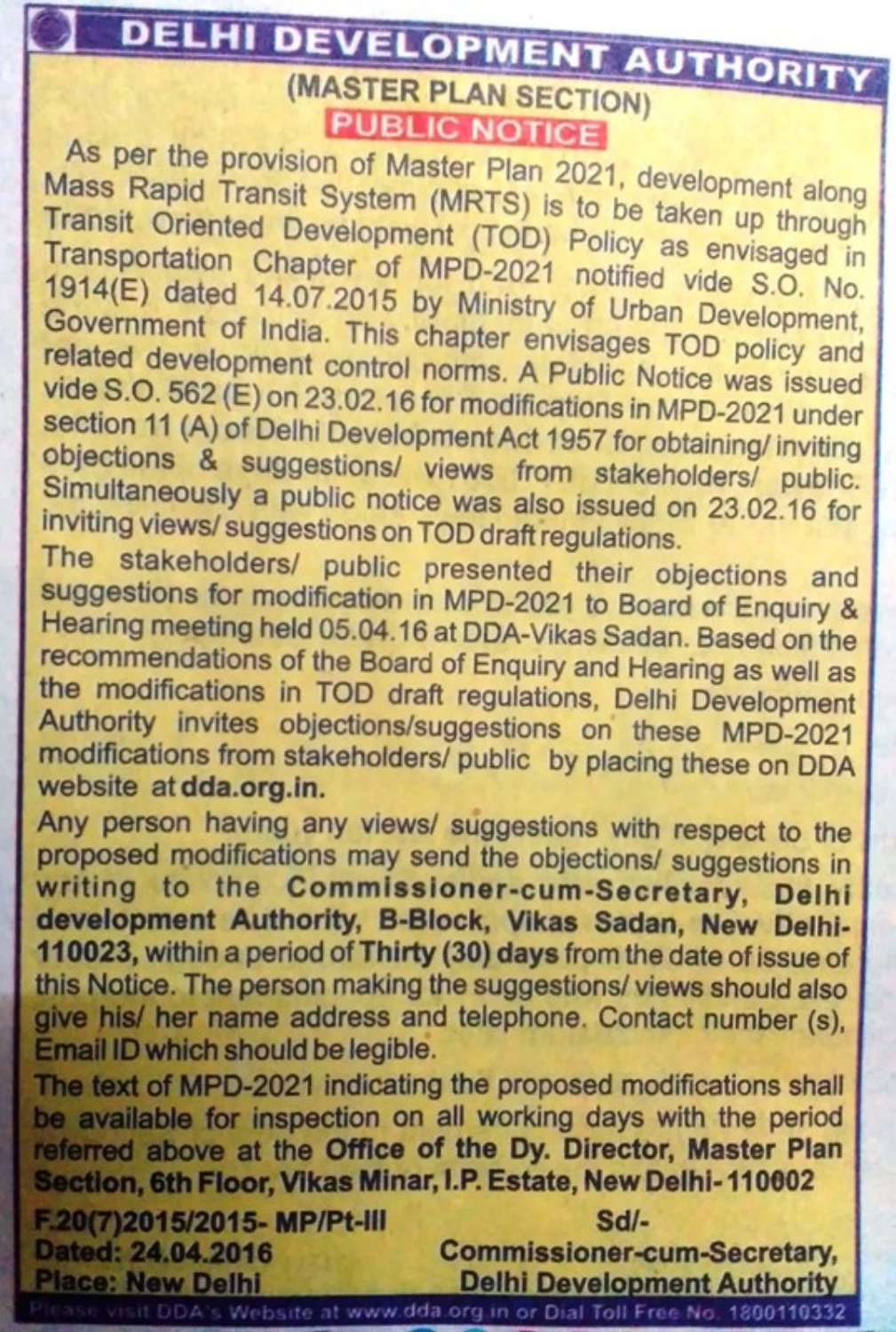## **MODIFICATIONS IN MPD‐2021**

| (1)<br>(3)<br>(2)                                                                                                                                                                            |  |
|----------------------------------------------------------------------------------------------------------------------------------------------------------------------------------------------|--|
|                                                                                                                                                                                              |  |
| S.<br><b>Proposed Amendments/ Modifications</b><br><b>Existing provisions</b>                                                                                                                |  |
| No.<br>Chapter 13.0 DELHI URBAN AREA 2021                                                                                                                                                    |  |
| 1.<br>Para: 3.3.1.1 Planned Areas<br>Para: 3.3.1.1 Planned Areas                                                                                                                             |  |
| i) About 500 m. wide belt on both sides of centre line of i) About 500 m. wide belt on both sides of centre line of                                                                          |  |
| the existing and planned/approved MRTS Corridors will the existing and planned/approved MRTS Corridors is                                                                                    |  |
| be designated as Influence Zone which will be identified designated as Influence Zone which has been identified in                                                                           |  |
| in the respective Zonal Development Plans, except for the respective Zonal Development Plans, along with                                                                                     |  |
| those corridor lying within Low Density Residential Area stations, except for the exclusions mentioned in para (vi)                                                                          |  |
| (LDRA) of Urban Extension.<br>below. The same will be updated by DDA from time to                                                                                                            |  |
| time.                                                                                                                                                                                        |  |
| Para: 3.3.1.1 Planned Areas<br>2. Para: 3.3.1.1 Planned Areas                                                                                                                                |  |
| ii) Entire approved layout plan of a scheme will be ii) Entire approved plan of a TOD integrated scheme will                                                                                 |  |
| included in the zone if more than 50% of the plan area be included in the zone if more that 50% of the plan area                                                                             |  |
| falls inside the influence zone. In case of large schemes, falls inside the influence zone. The TOD integrated scheme                                                                        |  |
| block/ pocket boundary may be considered as one to be submitted by DE will be of the area under his                                                                                          |  |
| ownership/ entitlement and not of the adjoining area.<br>scheme for this purpose.                                                                                                            |  |
| 3. Para: 3.3.1.1 Planned Areas<br>Para: 3.3.1.1 Planned Areas                                                                                                                                |  |
| v) Higher FAR and height can be availed of through the v) Higher FAR and height can be availed of through the                                                                                |  |
| preparation and approval of comprehensive integrated preparation and approval of comprehensive TOD<br>scheme.                                                                                |  |
| integrated scheme. Wherever height is restricted by any<br>regulatory authorities like AAI, NMA in order to enable the                                                                       |  |
| DE to utilize the permissible FAR, a relaxation in ground                                                                                                                                    |  |
| coverage and setbacks, without compromising the green                                                                                                                                        |  |
| public open space viz 20%, in such TOD integrated scheme                                                                                                                                     |  |
| shall be allowed subject to the clearance from Fire                                                                                                                                          |  |
| department as per Delhi Fire Services Act.                                                                                                                                                   |  |
| Para: 3.3.1.1 Planned Areas<br>Para: 3.3.1.1 Planned Areas<br>4                                                                                                                              |  |
| vii)TOD norms will not be applicable to the following<br>vi) TOD norms will not be applicable to the following                                                                               |  |
| areas:<br>areas:                                                                                                                                                                             |  |
| -Lutyens' Bungalow Zone, ChanakyaPuri<br>- Lutyens' Bungalow Zone, ChanakyaPuri (as per layout                                                                                               |  |
| -Civil Lines Bungalow Area.<br>plan of New Delhi Municipal Council, L&DO).                                                                                                                   |  |
| - Civil Lines Bungalow Area (as per layout plan of North<br>-Monument Regulated Zone (As per ASI guidelines).                                                                                |  |
| Delhi Municipal Corporation, DDA).<br>-Zone-O                                                                                                                                                |  |
| Monument Regulated Zone (As per ASI guidelines                                                                                                                                               |  |
| Development in Monument Regulated Zones shall be                                                                                                                                             |  |
| allowed under TOD Policy, subject to compliance of                                                                                                                                           |  |
| NMA's restrictions, if any. If part of any scheme                                                                                                                                            |  |
| contains a Monument Regulated Zone, the benefit of                                                                                                                                           |  |
| the FAR can be taken within areas outside the                                                                                                                                                |  |
| regulatory boundaries within the scheme).                                                                                                                                                    |  |
| - Zone-O (as notified by DDA)                                                                                                                                                                |  |
| - Low Density Residential Area (as notified by DDA).                                                                                                                                         |  |
| 5.<br>Para: 3.3.2 POLICY FOR REDEVELOPMENT SCHEMES<br>Para: 3.3.2 POLICY FOR REDEVELOPMENT SCHEMES                                                                                           |  |
| The basic objective of redevelopment is to upgrade the The basic objective of redevelopment is to upgrade the                                                                                |  |
| area by implementing specific schemes on the basis of area by implementing specific schemes on the basis of                                                                                  |  |
| existing physical and socio-economic conditions in the existing physical and socio-economic conditions in the<br>following way:<br>following way. In TOD integrated schemes, only paras (i), |  |
| (ii), (iv), (vi), (viii), (ix), (x), (xi), (xiii), (xiv) and (xv) shall be                                                                                                                   |  |
| applicable.                                                                                                                                                                                  |  |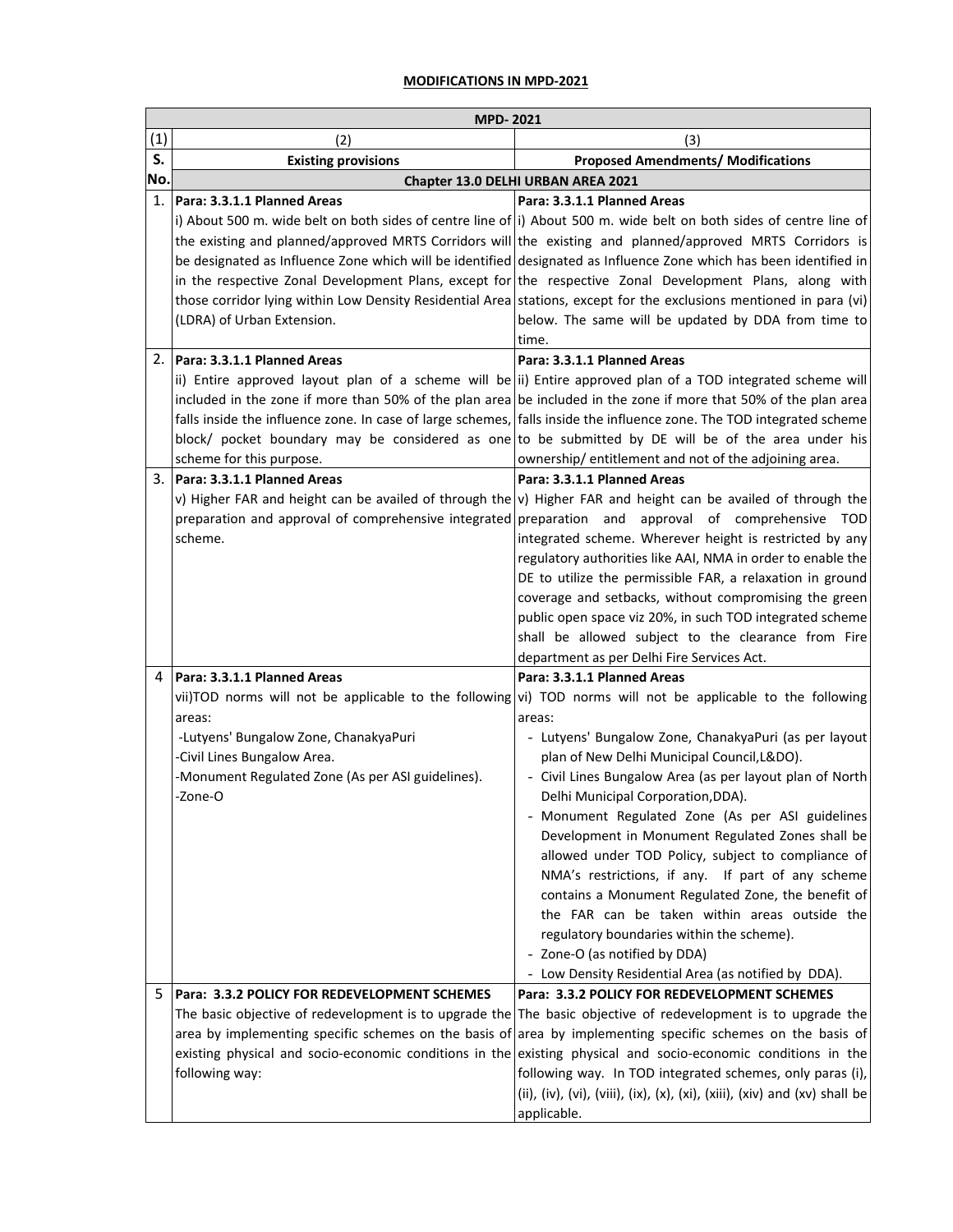| 6 | <b>Para: 3.3.2 POLICY FOR REDEVELOPMENT SCHEMES</b>     | Para: 3.3.2 POLICY FOR REDEVELOPMENT SCHEMES                                                                       |
|---|---------------------------------------------------------|--------------------------------------------------------------------------------------------------------------------|
|   | i) Influence Zone along MRTS Corridor and the Sub-      |                                                                                                                    |
|   | Zones for redevelopment and renewal should be "Deleted" |                                                                                                                    |
|   | identified on the basis of physical features such as    |                                                                                                                    |
|   | metro, roads, drains, high tension lines and control    |                                                                                                                    |
|   | zones of Monuments / Heritage areas, etc. and           |                                                                                                                    |
|   | designated as TOD Zone with additional norms            |                                                                                                                    |
|   | applicable as per Section 12.18.                        |                                                                                                                    |
| 7 | Para: 3.3.2 POLICY FOR REDEVELOPMENT SCHEMES            | Para: 3.3.2 POLICY FOR REDEVELOPMENT SCHEMES                                                                       |
|   | iii. b)                                                 | iii b)                                                                                                             |
|   |                                                         | 1. Cluster Block approval may be given to DE for $a 1$ . Cluster Block approval may be given to DE for a           |
|   |                                                         | minimum area of 3000 sq.m. only if an approved minimum area of 3000 sq.m. only if an approved influence            |
|   |                                                         | influence zone plan or integrated scheme for the area zone plan or integrated scheme for the area exists. In TOD   |
|   |                                                         | exists. The owners should pool together and reorganise Zone, cluster block approval shall not be applicable except |
|   |                                                         | their individual properties so as to provide minimum for government agencies. The owners DE should pool            |
|   |                                                         | 30% of area as common green/ soft parking besides together and reorganise their individual properties so as        |
|   | circulation areas and common facilities.                | to provide minimum 30% of area as common green/ soft                                                               |
|   |                                                         | In TOD Zone, 20% of the public recreational/ parking besides circulation areas and common facilities.              |
|   | open space which shall be designed, developed           | In TOD Zone, this shall not be applicable.<br>$\bullet$                                                            |
|   | and maintained by the DE and will remain open           |                                                                                                                    |
|   | for general public at all times, failing which it       |                                                                                                                    |
|   | will be taken over by Public agency. The                |                                                                                                                    |
|   | location of such space will be tentatively              |                                                                                                                    |
|   | indicated in the plan as mentioned in clause            |                                                                                                                    |
|   | 12.18.1.                                                |                                                                                                                    |
|   | At least 20% of land shall be handed over as            |                                                                                                                    |
|   | constructed roads/ circulation areas to the             |                                                                                                                    |
|   | Government/ local body for public use.                  |                                                                                                                    |
|   | However FAR can be availed on the entire                |                                                                                                                    |
|   | amalgamated land parcel.                                |                                                                                                                    |
|   | Land to be surrendered as roads/ public spaces<br>٠     |                                                                                                                    |
|   | to the extent of at least 10% shall be along one        |                                                                                                                    |
|   | side, to be consolidated with the adjacent plot         |                                                                                                                    |
|   | wherever applicable.                                    |                                                                                                                    |
| 8 | Para: 3.3.2 POLICY FOR REDEVELOPMENT SCHEMES            | Para: 3.3.2 POLICY FOR REDEVELOPMENT SCHEMES                                                                       |
|   |                                                         | iv) Amalgamation and reconstitution of the plots for iv) Amalgamation and reconstitution of the plots for          |
|   | planning purpose will be permitted.                     | planning purpose will be permitted in all redevelopment                                                            |
|   |                                                         | schemes, including TOD.                                                                                            |
| 9 | Para: 3.3.2 POLICY FOR REDEVELOPMENT SCHEMES            | Para: 3.3.2 POLICY FOR REDEVELOPMENT SCHEMES                                                                       |
|   |                                                         | v) To incentivise the redevelopment a maximum overall v) To incentivise the redevelopment a maximum overall        |
|   |                                                         | FAR of 50% over and above the existing permissible FAR FAR of 50% over and above the existing permissible FAR      |
|   |                                                         | on individual plots subject to a maximum of 400 shall be on individual plots subject to a maximum of 400 shall be  |
|   |                                                         | permissible in all redevelopment projects, except in TOD permissible in all redevelopment projects, except in TOD  |
|   |                                                         | Zone where TOD norms shall be applicable. Higher FAR Zone where TOD norms shall be applicable. Higher FAR          |
|   |                                                         | shall however not be permissible in redevelopment of shall however not be permissible in redevelopment of          |
|   |                                                         | Lutyens Bungalow Zone, Civil Lines Bungalows Area and Lutyens Bungalow Zone, Civil Lines Bungalows Area and        |
|   | Monument regulated Zone.                                | Monument regulated Zone. In TOD Zone, para 3.3.1.1.                                                                |
|   |                                                         | shall prevail.                                                                                                     |
|   | 10   Para: 3.3.2 POLICY FOR REDEVELOPMENT SCHEMES       | Para: 3.3.2 POLICY FOR REDEVELOPMENT SCHEMES                                                                       |
|   |                                                         | x) Subject to preparation and approval of integrated/ x) Subject to preparation and approval of integrated/        |
|   |                                                         | comprehensive Redevelopment schemes and provision comprehensive Redevelopment schemes and provision of             |
|   |                                                         | of parking and services, a minimum 10% of the FAR may parking and services, a minimum 10% of the FAR may be        |
|   |                                                         | be for commercial use and 10% of the FAR for for commercial use and 10% of the FAR for community                   |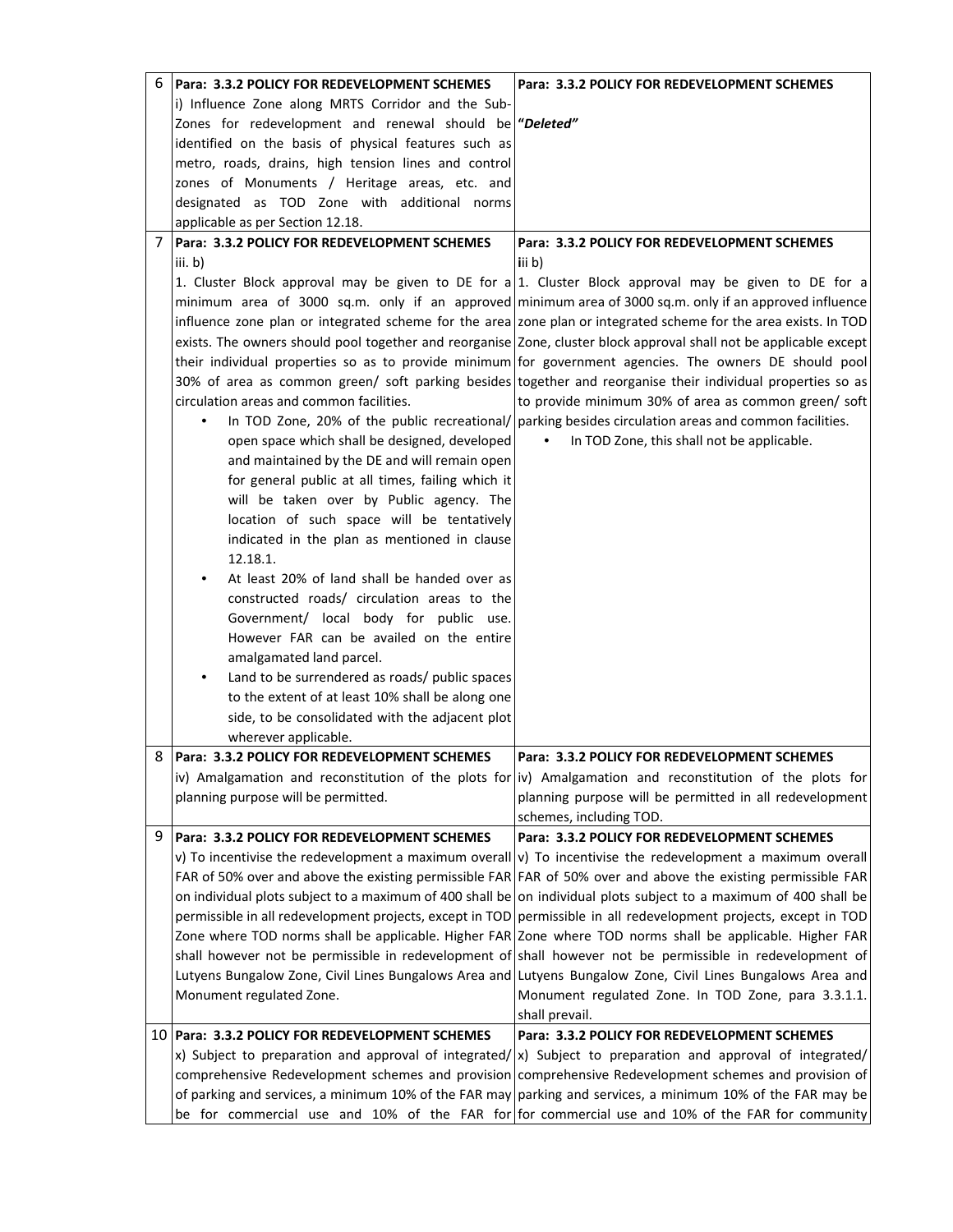|                                                                  |                   |                                                        |                                    |                          |                                                              | community facilities with a view to trigger a process of facilities with a view to trigger a process of self-generating |                                                      |                                                        |                                                       |                                                                      |  |  |
|------------------------------------------------------------------|-------------------|--------------------------------------------------------|------------------------------------|--------------------------|--------------------------------------------------------------|-------------------------------------------------------------------------------------------------------------------------|------------------------------------------------------|--------------------------------------------------------|-------------------------------------------------------|----------------------------------------------------------------------|--|--|
| self-generating redevelopment.                                   |                   |                                                        |                                    |                          |                                                              |                                                                                                                         | redevelopment. In TOD Zone, norms as per 12.18 shall |                                                        |                                                       |                                                                      |  |  |
| In addition, within TOD Zone, a minimum of prevail.<br>$\bullet$ |                   |                                                        |                                    |                          |                                                              |                                                                                                                         |                                                      |                                                        |                                                       |                                                                      |  |  |
|                                                                  |                   |                                                        |                                    |                          |                                                              | 30% of overall FAR shall be mandatory for Residential                                                                   |                                                      |                                                        |                                                       |                                                                      |  |  |
|                                                                  |                   |                                                        |                                    |                          |                                                              | use. This component comprises of 50% units of size                                                                      |                                                      |                                                        |                                                       |                                                                      |  |  |
|                                                                  |                   |                                                        |                                    |                          |                                                              | ranging between 32-40 sq.m. and the balance 50%                                                                         |                                                      |                                                        |                                                       |                                                                      |  |  |
|                                                                  |                   |                                                        |                                    |                          |                                                              | comprising of homes ≤65 sq.m. Indicative mix of uses                                                                    |                                                      |                                                        |                                                       |                                                                      |  |  |
|                                                                  |                   |                                                        |                                    |                          |                                                              | within Zonal Plan landuses falling within TOD Zone are                                                                  |                                                      |                                                        |                                                       |                                                                      |  |  |
|                                                                  |                   | shown in Table 12.8.                                   |                                    |                          |                                                              |                                                                                                                         |                                                      |                                                        |                                                       |                                                                      |  |  |
|                                                                  |                   |                                                        |                                    |                          |                                                              | <b>Chapter 12.0 TRANSPORTATION</b>                                                                                      |                                                      |                                                        |                                                       |                                                                      |  |  |
| 11. 12.9 Rail                                                    |                   |                                                        |                                    |                          |                                                              |                                                                                                                         | <b>12.9 Rail</b>                                     |                                                        |                                                       |                                                                      |  |  |
|                                                                  |                   |                                                        |                                    |                          |                                                              | Incentives such as TOD may be provided to ring                                                                          |                                                      |                                                        |                                                       |                                                                      |  |  |
|                                                                  |                   |                                                        |                                    |                          |                                                              | railway at particular stations which may                                                                                |                                                      | "Deleted"                                              |                                                       |                                                                      |  |  |
|                                                                  |                   |                                                        |                                    |                          |                                                              | overlap with Metro stations or Railway                                                                                  |                                                      |                                                        |                                                       |                                                                      |  |  |
|                                                                  |                   |                                                        |                                    |                          |                                                              | terminals, in order to generate cross-subsidy                                                                           |                                                      |                                                        |                                                       |                                                                      |  |  |
|                                                                  |                   | for improvement of the system.                         |                                    |                          |                                                              |                                                                                                                         |                                                      |                                                        |                                                       |                                                                      |  |  |
|                                                                  |                   | 12 Table 12.7: Development Controls for Transportation |                                    |                          |                                                              |                                                                                                                         |                                                      |                                                        |                                                       |                                                                      |  |  |
| S.                                                               | Use               | <b>Activities</b>                                      |                                    | Development Controls (4) |                                                              |                                                                                                                         | S.                                                   | Use                                                    | Activities                                            | Development Controls (4)                                             |  |  |
| Nol                                                              | Premise           | Permitted                                              |                                    |                          |                                                              | Floor area                                                                                                              | No.                                                  | Premis                                                 | Permitted                                             |                                                                      |  |  |
|                                                                  | S                 |                                                        | Area                               | Area                     |                                                              | that can be                                                                                                             |                                                      | es                                                     |                                                       | Area<br>Floor area that can                                          |  |  |
|                                                                  |                   |                                                        | under                              | under                    | FAR                                                          | utilised for                                                                                                            |                                                      |                                                        |                                                       | unde<br>Area<br>be utilised for<br>under<br>FAR<br>r                 |  |  |
|                                                                  |                   |                                                        | Operation building                 |                          |                                                              | passenger                                                                                                               |                                                      |                                                        |                                                       | passenger<br>Operatio building                                       |  |  |
|                                                                  |                   |                                                        | $(\%)$                             | (%)                      |                                                              | accommodat                                                                                                              |                                                      |                                                        |                                                       | Accommodation<br>(%)<br>n                                            |  |  |
|                                                                  |                   | Idle                                                   | 80%                                |                          |                                                              | ion                                                                                                                     |                                                      |                                                        |                                                       | $(\%)$                                                               |  |  |
| 8.                                                               | Metro<br>Yards    |                                                        |                                    | 20%                      | 100                                                          | 15%                                                                                                                     | 8.                                                   | Metro                                                  | Idle                                                  | 80%<br>20%<br>100<br>15%                                             |  |  |
|                                                                  |                   | parking of<br>coaches,                                 |                                    |                          |                                                              | In case the Metro Yard falls within                                                                                     |                                                      | Yards/                                                 | parking of                                            | In case the Metro Yard/ depot falls                                  |  |  |
|                                                                  |                   | washing                                                | the Influence Zone of MRTS         |                          |                                                              |                                                                                                                         |                                                      | Depot                                                  | coaches,<br>washing                                   | within the Influence Zone of MRTS                                    |  |  |
|                                                                  |                   | and                                                    | corridors, it may be developed as  |                          |                                                              |                                                                                                                         |                                                      | S                                                      | and                                                   | corridors, it may be developed as per                                |  |  |
|                                                                  |                   | cleaning                                               |                                    |                          |                                                              | per TOD norms (Section 12.18.1&2)                                                                                       |                                                      |                                                        | cleaning                                              | TOD norms (Section 12.18.1&2) only                                   |  |  |
|                                                                  |                   | facilities,                                            | only if more than 50% of the yard  |                          |                                                              |                                                                                                                         |                                                      |                                                        | facilities,                                           | if more than 50% of the yard/ depot                                  |  |  |
|                                                                  |                   | maintena                                               | area lies within Influence Zone of |                          |                                                              |                                                                                                                         |                                                      |                                                        | maintena<br>nce                                       | area lies within Influence Zone of<br>MRTS corridors and/or they are |  |  |
|                                                                  |                   | nce                                                    | MRTS corridors and/or they are     |                          |                                                              |                                                                                                                         |                                                      |                                                        | related                                               | developed as multi-storey yards/                                     |  |  |
|                                                                  |                   | related                                                | developed as multi-storey yards.   |                          |                                                              |                                                                                                                         |                                                      |                                                        | facilities,                                           | depots.                                                              |  |  |
|                                                                  |                   | facilities,                                            |                                    |                          |                                                              |                                                                                                                         |                                                      |                                                        | watch &                                               |                                                                      |  |  |
|                                                                  |                   | watch &                                                |                                    |                          |                                                              |                                                                                                                         |                                                      |                                                        | ward and                                              |                                                                      |  |  |
|                                                                  |                   | ward and                                               |                                    |                          |                                                              |                                                                                                                         |                                                      |                                                        | staff<br>related                                      |                                                                      |  |  |
|                                                                  |                   | staff                                                  |                                    |                          |                                                              |                                                                                                                         |                                                      |                                                        | facilities.                                           |                                                                      |  |  |
|                                                                  |                   | related                                                |                                    |                          |                                                              |                                                                                                                         |                                                      |                                                        |                                                       |                                                                      |  |  |
|                                                                  |                   | facilities.                                            |                                    |                          |                                                              |                                                                                                                         |                                                      |                                                        |                                                       |                                                                      |  |  |
|                                                                  |                   |                                                        |                                    |                          |                                                              |                                                                                                                         |                                                      |                                                        |                                                       |                                                                      |  |  |
|                                                                  |                   |                                                        |                                    |                          |                                                              |                                                                                                                         |                                                      |                                                        |                                                       |                                                                      |  |  |
|                                                                  | 13 Para: 12.18.1. |                                                        |                                    |                          |                                                              |                                                                                                                         |                                                      | Para: 12.18.1.                                         |                                                       |                                                                      |  |  |
|                                                                  |                   |                                                        |                                    |                          |                                                              | b. Cluster Block approval may be given to DE for a                                                                      |                                                      |                                                        |                                                       |                                                                      |  |  |
|                                                                  |                   |                                                        |                                    |                          |                                                              | minimum area of 3000 sq.m. only if an approved                                                                          |                                                      | "Deleted"                                              |                                                       |                                                                      |  |  |
|                                                                  |                   |                                                        |                                    |                          |                                                              | influence zone plan or integrated scheme for the area                                                                   |                                                      |                                                        |                                                       |                                                                      |  |  |
| exists.                                                          |                   |                                                        |                                    |                          |                                                              |                                                                                                                         |                                                      |                                                        |                                                       |                                                                      |  |  |
|                                                                  |                   |                                                        |                                    |                          |                                                              |                                                                                                                         |                                                      |                                                        |                                                       |                                                                      |  |  |
|                                                                  | 14 Para: 12.18.1. |                                                        |                                    |                          |                                                              |                                                                                                                         |                                                      | Para: 12.18.1.                                         |                                                       |                                                                      |  |  |
| c. For any integrated scheme, a max. FAR of 400 and a            |                   |                                                        |                                    |                          |                                                              |                                                                                                                         |                                                      | c. For any integrated scheme, a max. FAR of 400 and a  |                                                       |                                                                      |  |  |
| maximum density of 2000 persons per hectare (PPH) is             |                   |                                                        |                                    |                          |                                                              |                                                                                                                         |                                                      | maximum density of 2000 persons per hectare (PPH) i.e. |                                                       |                                                                      |  |  |
| permissible. The entire amalgamated plot will be                 |                   |                                                        |                                    |                          | approx. 450 du/ha is permissible. The entire amalgamated     |                                                                                                                         |                                                      |                                                        |                                                       |                                                                      |  |  |
| considered for calculating the FAR and density. FAR              |                   |                                                        |                                    |                          | plot will be considered for calculating the FAR and density. |                                                                                                                         |                                                      |                                                        |                                                       |                                                                      |  |  |
| utilization shall not be less than 400. Mandatory EWS            |                   |                                                        |                                    |                          |                                                              | FAR utilization shall not be less than 200. Mandatory EWS                                                               |                                                      |                                                        |                                                       |                                                                      |  |  |
| FAR of 15% over and above the maximum permissible                |                   |                                                        |                                    |                          |                                                              |                                                                                                                         |                                                      |                                                        | FAR of 15% over and above the maximum permissible FAR |                                                                      |  |  |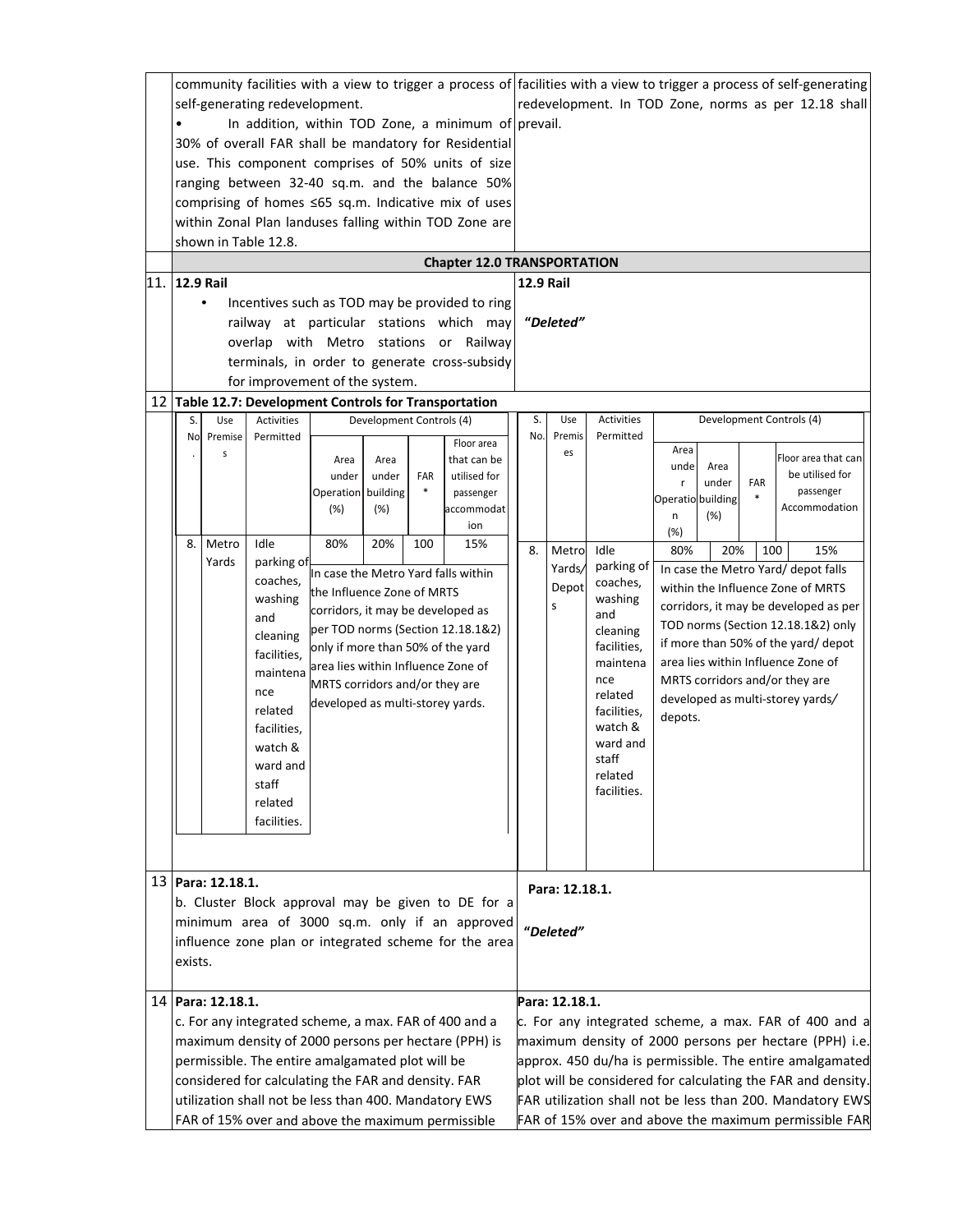| FAR shall be applicable. Additional FAR may be availed                                                         |                      |                                   |              | shall be applicable.                                                                                              |                                                                                                                |         |                                               |     |  |  |
|----------------------------------------------------------------------------------------------------------------|----------------------|-----------------------------------|--------------|-------------------------------------------------------------------------------------------------------------------|----------------------------------------------------------------------------------------------------------------|---------|-----------------------------------------------|-----|--|--|
| through TDR only, for schemes larger than 1 Ha.                                                                |                      |                                   |              |                                                                                                                   |                                                                                                                |         |                                               |     |  |  |
| 15   Para 12.18.2.                                                                                             |                      |                                   |              | Para 12.18.2.                                                                                                     |                                                                                                                |         |                                               |     |  |  |
|                                                                                                                |                      |                                   |              | In all integrated schemes, a minimum of 30% of overall in all integrated schemes, a minimum of 30% of overall     |                                                                                                                |         |                                               |     |  |  |
|                                                                                                                |                      |                                   |              |                                                                                                                   | FAR shall be mandatory for Residential use, a minimum FAR shall be mandatory for Residential use, a minimum 5% |         |                                               |     |  |  |
|                                                                                                                |                      |                                   |              | 10% of FAR for commercial use and minimum 10% of of FAR for commercial use and minimum 10% of FAR for             |                                                                                                                |         |                                               |     |  |  |
| FAR for community facilities. Mix of uses and FAR community facilities. At least 50% of the total FAR shall be |                      |                                   |              |                                                                                                                   |                                                                                                                |         |                                               |     |  |  |
| utilization for the remaining 50% FAR shall be as per the as per ZDP use.                                      |                      |                                   |              |                                                                                                                   |                                                                                                                |         |                                               |     |  |  |
| land use category designated in the Zonal Plan.                                                                |                      |                                   |              |                                                                                                                   |                                                                                                                |         |                                               |     |  |  |
| 16 Table 12.8 Indicative FAR utilization and mix of Table 12.8 Indicative FAR utilization and mix of           |                      |                                   |              |                                                                                                                   |                                                                                                                |         |                                               |     |  |  |
| useswithin various Residential, Commercial, Mixed Use useswithin Residential, Commercial, Mixed Use            |                      |                                   |              |                                                                                                                   |                                                                                                                |         |                                               | and |  |  |
| and Industrial land use categories falling within TOD Industrial land use categories falling within TOD Zone:  |                      |                                   |              |                                                                                                                   |                                                                                                                |         |                                               |     |  |  |
| Zone (except Recreational):                                                                                    |                      |                                   |              |                                                                                                                   |                                                                                                                |         |                                               |     |  |  |
|                                                                                                                |                      |                                   |              | Minimum Mix of Uses within overall                                                                                |                                                                                                                |         |                                               |     |  |  |
|                                                                                                                |                      | Indicative Mix of Uses within FAR |              | Landuse as per ZDP<br>(At Least 50% of total                                                                      | <b>FAR Utilization</b>                                                                                         |         |                                               |     |  |  |
| Landuse as per ZDP<br>(At Least 50% of total                                                                   | Utilization          |                                   |              | FAR to be as per ZDP                                                                                              | Minimum<br>Minimum<br>Minimum                                                                                  |         |                                               |     |  |  |
| FAR to be as per ZDP                                                                                           | <b>Minimum</b>       | Minimum                           | Minimum      | Use)                                                                                                              | Residential<br>$\ast$                                                                                          | Commerc | Facilities**                                  |     |  |  |
| Use)                                                                                                           | Residential          | Commerci                          | Facilities** |                                                                                                                   |                                                                                                                | $ial**$ |                                               |     |  |  |
| <b>RESIDENTIAL</b>                                                                                             | *                    | $al**$                            |              | RESIDENTIAL<br>COMMERCIAL                                                                                         | 30%                                                                                                            | 5%      | 10%                                           |     |  |  |
| COMMERCIAL                                                                                                     | 30%<br>30%           | 5-10%<br>5-10%                    | 10%<br>10%   |                                                                                                                   | 30%                                                                                                            | 5%      | 10%                                           |     |  |  |
| <b>INDUSTRIAL</b>                                                                                              | 30%                  | 5-10%                             | 10%          | <b>INDUSTRIAL</b>                                                                                                 | 30%                                                                                                            | 5%      | 10%                                           |     |  |  |
| <b>GOVERNMENT</b>                                                                                              | 30%                  | 5-10%                             | 10%          | MIXED-USE                                                                                                         | 30%                                                                                                            | 5%      | 10%                                           |     |  |  |
| <b>TRANSPORTA-TION</b>                                                                                         | 10%<br>5-10%<br>30%  |                                   |              |                                                                                                                   |                                                                                                                |         |                                               |     |  |  |
| <b>PUBLIC AND</b>                                                                                              | 30%                  | 5-10%                             | 10%          |                                                                                                                   |                                                                                                                |         |                                               |     |  |  |
| SEMIPUBLIC FACILITES                                                                                           |                      |                                   |              |                                                                                                                   |                                                                                                                |         |                                               |     |  |  |
| (PSP)                                                                                                          |                      |                                   |              |                                                                                                                   |                                                                                                                |         |                                               |     |  |  |
| MIXED-USE                                                                                                      | 30%                  | 5-10%                             | 10%          |                                                                                                                   |                                                                                                                |         |                                               |     |  |  |
|                                                                                                                |                      |                                   |              |                                                                                                                   |                                                                                                                |         |                                               |     |  |  |
| 17 Table 12.8 Indicative FAR utilization and mix of Table 12.8 Indicative FAR utilization and mix of           |                      |                                   |              |                                                                                                                   |                                                                                                                |         |                                               |     |  |  |
| useswithin various Residential, Commercial, Mixed Use useswithin Residential, Commercial, Mixed Use            |                      |                                   |              |                                                                                                                   |                                                                                                                |         |                                               | and |  |  |
| and Industrial land use categories falling within TOD Industrial land use categories falling within TOD Zone:  |                      |                                   |              |                                                                                                                   |                                                                                                                |         |                                               |     |  |  |
| Zone (except Recreational):                                                                                    |                      |                                   |              | Notes:                                                                                                            |                                                                                                                |         |                                               |     |  |  |
| Notes:                                                                                                         |                      |                                   |              | $*_{1.}$                                                                                                          | The minimum component of 30% residential shall                                                                 |         |                                               |     |  |  |
| *1. The mandatory residential component shall                                                                  |                      |                                   |              | comprise of units not more than 93 sq.m. (1000 sq.ft.).                                                           |                                                                                                                |         |                                               |     |  |  |
| comprise of 50% units of size ranging between 32-40                                                            |                      |                                   |              | Within the 55% flexible use, in case Residential<br>2.<br>use is provided, DE would have the option to provide    |                                                                                                                |         |                                               |     |  |  |
| sq.m. and the balance 50% comprising of homes $\leq 65$                                                        |                      |                                   |              |                                                                                                                   |                                                                                                                |         |                                               |     |  |  |
| sq.m. EWS FAR of 15% over and above the permissible                                                            |                      |                                   |              | homes of any/larger size, as per the demand.                                                                      |                                                                                                                |         |                                               |     |  |  |
| FAR will be applicable.                                                                                        |                      |                                   |              | 3.                                                                                                                |                                                                                                                |         | EWS FAR of 15% over and above the permissible |     |  |  |
| **2.<br>The                                                                                                    | mandatory facilities | and                               | commercial   | FAR will be applicable.                                                                                           |                                                                                                                |         |                                               |     |  |  |
| component shall include the requirements of the                                                                |                      |                                   |              | 4.                                                                                                                |                                                                                                                |         | Minimum requirements for 30% Residential and  |     |  |  |
| residential population in that land parcel.                                                                    |                      |                                   |              | 5% Commercial will not be binding on Transportation,                                                              |                                                                                                                |         |                                               |     |  |  |
| 3. DMRC/ RRTS/ Railways (MRTS) to be exempted from                                                             |                      |                                   |              | Government and PSP landuses.                                                                                      |                                                                                                                |         |                                               |     |  |  |
| providing the minimum 30% Residential component                                                                |                      |                                   |              | The<br>mandatory facilities<br>commercial<br>**5.<br>and                                                          |                                                                                                                |         |                                               |     |  |  |
| which is part of the TOD norms applicable to all other                                                         |                      |                                   |              | component shall include the requirements of the                                                                   |                                                                                                                |         |                                               |     |  |  |
| DE. In case residential is provided in MRTS projects, the                                                      |                      |                                   |              | residential population in that land parcel.                                                                       |                                                                                                                |         |                                               |     |  |  |
| mix of dwelling unit sizes (for middle income group) may                                                       |                      |                                   |              | 6. In case of transportation and public and semi-public<br>facility plots, the development control norms shall be |                                                                                                                |         |                                               |     |  |  |
| not be made applicable to DMRC/ RRTS/ Railways.                                                                |                      |                                   |              |                                                                                                                   |                                                                                                                |         |                                               |     |  |  |
| Minimum scheme area for development to be relaxed to                                                           |                      |                                   |              | as per lease conditions.                                                                                          |                                                                                                                |         |                                               |     |  |  |
| 3000 sq.m. for DMRC/ RRTS/ Railways (MRTS) agencies.                                                           |                      |                                   |              | 7.                                                                                                                |                                                                                                                |         |                                               |     |  |  |
|                                                                                                                |                      |                                   |              | In case of residential landuse, activities prohibited<br>as per Chapter 15: Mixed Land use, para 15.6.2 shall be  |                                                                                                                |         |                                               |     |  |  |
|                                                                                                                |                      |                                   |              | prohibited within residential use premises.                                                                       |                                                                                                                |         |                                               |     |  |  |
| 18 Para 12.18.3.                                                                                               |                      |                                   |              | Para 12.18.3.                                                                                                     |                                                                                                                |         |                                               |     |  |  |
| i. Of the area taken up for development as integrated i.                                                       |                      |                                   |              | Of the area taken up for development as integrated                                                                |                                                                                                                |         |                                               |     |  |  |
| scheme, at least 20% of land shall be handed over as                                                           |                      |                                   |              | scheme, at least 20% of land shall be used as ungated                                                             |                                                                                                                |         |                                               |     |  |  |
|                                                                                                                |                      |                                   |              |                                                                                                                   |                                                                                                                |         |                                               |     |  |  |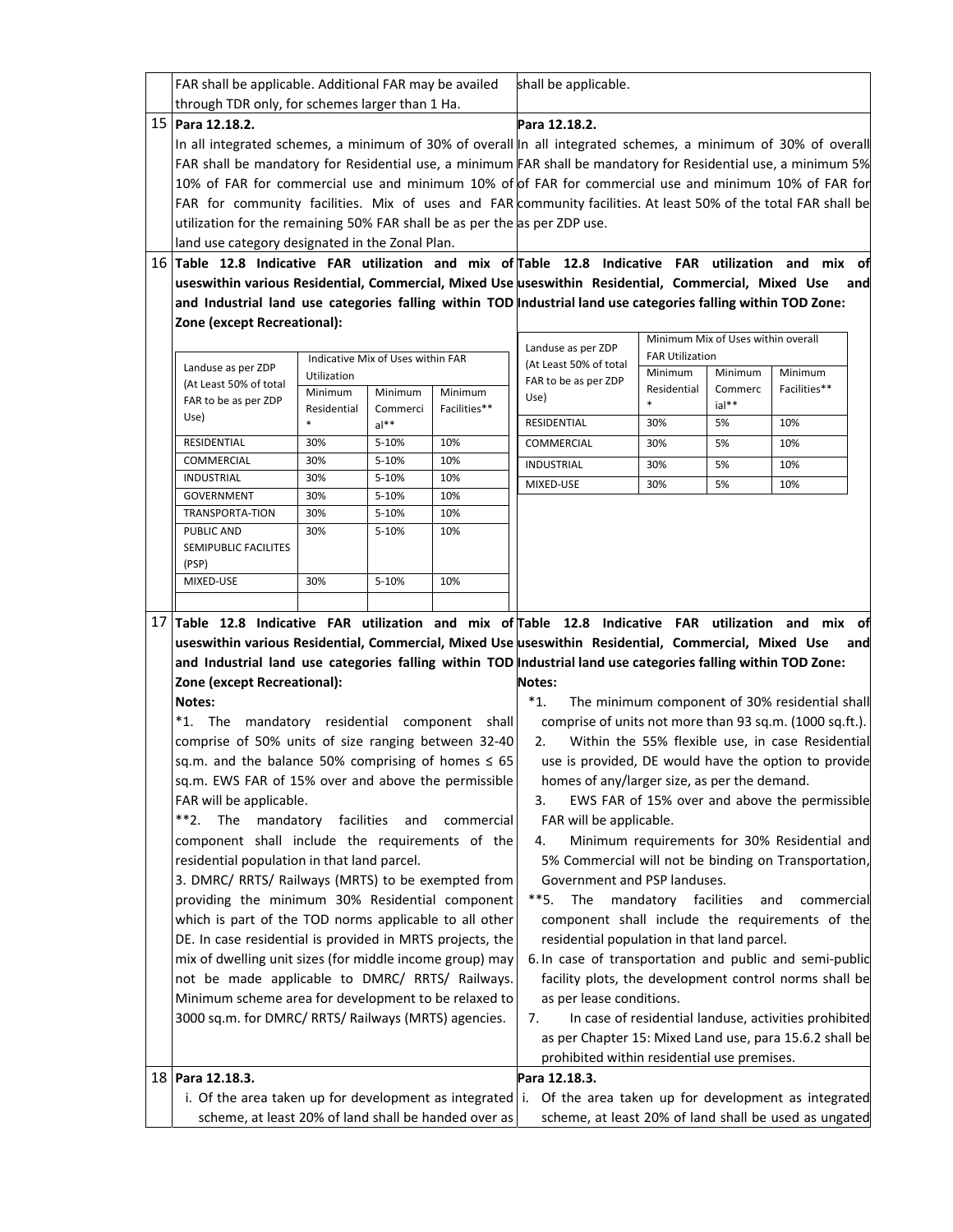| constructed roads/ circulation areas to the local                                      |      | constructed roads/ circulation areas for common use.                                         |
|----------------------------------------------------------------------------------------|------|----------------------------------------------------------------------------------------------|
| body/ road owning agency for public use. However                                       |      | However FAR can be availed on the entire                                                     |
| FAR can be availed on the entire amalgamated land                                      |      | amalgamated land parcel.                                                                     |
| parcel.                                                                                | ii.  | The roads will be designed, developed, maintained and                                        |
| ii. Land to be surrendered as built roads/ public spaces                               |      | kept encroachment free by the DE and will remain                                             |
| to the extent of at least 10% shall be along one side,                                 |      | open for common use at all times. Efforts shall be                                           |
| to be consolidated with the adjacent plot wherever                                     |      | made to provide appropriate property tax rebates to                                          |
| applicable.                                                                            |      | Developer entities for keeping the roads/ public spaces                                      |
|                                                                                        |      | accessible for common use.                                                                   |
| iii. The roads handed over to govt. will be designed,                                  |      |                                                                                              |
| developed, maintained and kept encroachment free iii.                                  |      | Road Networks to be planned with a vehicular route                                           |
| by the DE and will remain open for general public at                                   |      | network of approximately 250m c/c and pedestrian                                             |
| all times. Efforts shall be made to provide                                            |      | network of approximately 100m c/c. Additional                                                |
| appropriate property tax rebates to Developer                                          |      | thoroughfares should be provided as required.                                                |
| entities for keeping the roads/ public spaces                                          |      |                                                                                              |
| encroachment free.                                                                     |      |                                                                                              |
| iv. Road Networks to be planned with a vehicular route                                 |      |                                                                                              |
| network of approximately 250m c/c and pedestrian                                       |      |                                                                                              |
| network of approximately 100m c/c. Additional                                          |      |                                                                                              |
| thoroughfares should be provided as required.                                          |      |                                                                                              |
| v. The Authority will prepare/approve plans for TOD                                    |      |                                                                                              |
| Zones indicating the ROW's, public spaces, build-to                                    |      |                                                                                              |
| lines and connectivity links to Metro Stations and                                     |      |                                                                                              |
| probable areas where amalgamation can take place                                       |      |                                                                                              |
| with land parcels of 1Ha or more. The regulations/                                     |      |                                                                                              |
| guidelines for creating arcades, boulevards, paseos,                                   |      |                                                                                              |
| woonerfs and other active streets shall be                                             |      |                                                                                              |
| tentatively indicated in the influence zone plans                                      |      |                                                                                              |
| prepared/approved by the Authority.                                                    |      |                                                                                              |
| 19 Para 12.18.4.                                                                       |      | Para 12.18.4.                                                                                |
| i. 20% of the area of the amalgamated plot shall be                                    | i.   | 20% of the area of the amalgamated plot in TOD                                               |
| designated as green Public Open Space which shall be                                   |      | integrated scheme (TODIS) of 4 Ha and above,                                                 |
| designed, developed and maintained by the DE/agency                                    |      | shall be designated as green Public Open Space                                               |
| and will remain un-gated and open for general public at                                |      | which shall be designed, developed<br>and<br>maintained by the DE/agency and will remain un- |
| all times, failing which it will be taken over by Public                               |      |                                                                                              |
| agency. The location of such space will be tentatively                                 |      | gated and open for general public at all times,                                              |
| indicated in the plan as mentioned in clause 12.18.1.                                  |      | failing which it will be taken over by Public                                                |
| ii. The location and design guidelines for such spaces                                 |      | agency. The location of such space will be                                                   |
| shall be tentatively indicated in the influence zone plans                             |      | tentatively indicated in the plan as mentioned in<br>clause 12.18.1.                         |
| prepared by the Authority.<br>iii. In addition to the above, at least 10% of plot area |      | In addition to the above, at least 10% of plot area                                          |
| shall be in the form of Green/ Recreational area for the                               | ii.  | shall be in the form of Green/ Recreational area,                                            |
| exclusive use, including circulation and common areas.                                 |      | including circulation and common areas. In plots                                             |
| In plots less than 1 Ha, this may be provided in the form                              |      | less than 1 Ha, this may be provided in the form                                             |
| of accommodation reservation i.e. as part of common                                    |      | of accommodation reservation i.e. as part of                                                 |
| terraces, rooftops, podiums, etc.                                                      |      | common terraces, rooftops, podiums, etc.                                                     |
| iv. Areas indicated as Master plan level/ Zonal Level                                  | iii. | Areas indicated as Master plan level/ Zonal Level                                            |
| Recreational will remain unchanged.                                                    |      | Recreational will remain unchanged.                                                          |
| 20 Para 12.18.6.                                                                       |      | Para 12.18.6.                                                                                |
| ii As the TOD development will take place through                                      |      |                                                                                              |
| no levy on "Deleted"<br>redevelopment<br>and reconstruction,                           |      |                                                                                              |
| additional FAR is applicable except additional services                                |      |                                                                                              |
| charge.                                                                                |      |                                                                                              |
|                                                                                        |      |                                                                                              |